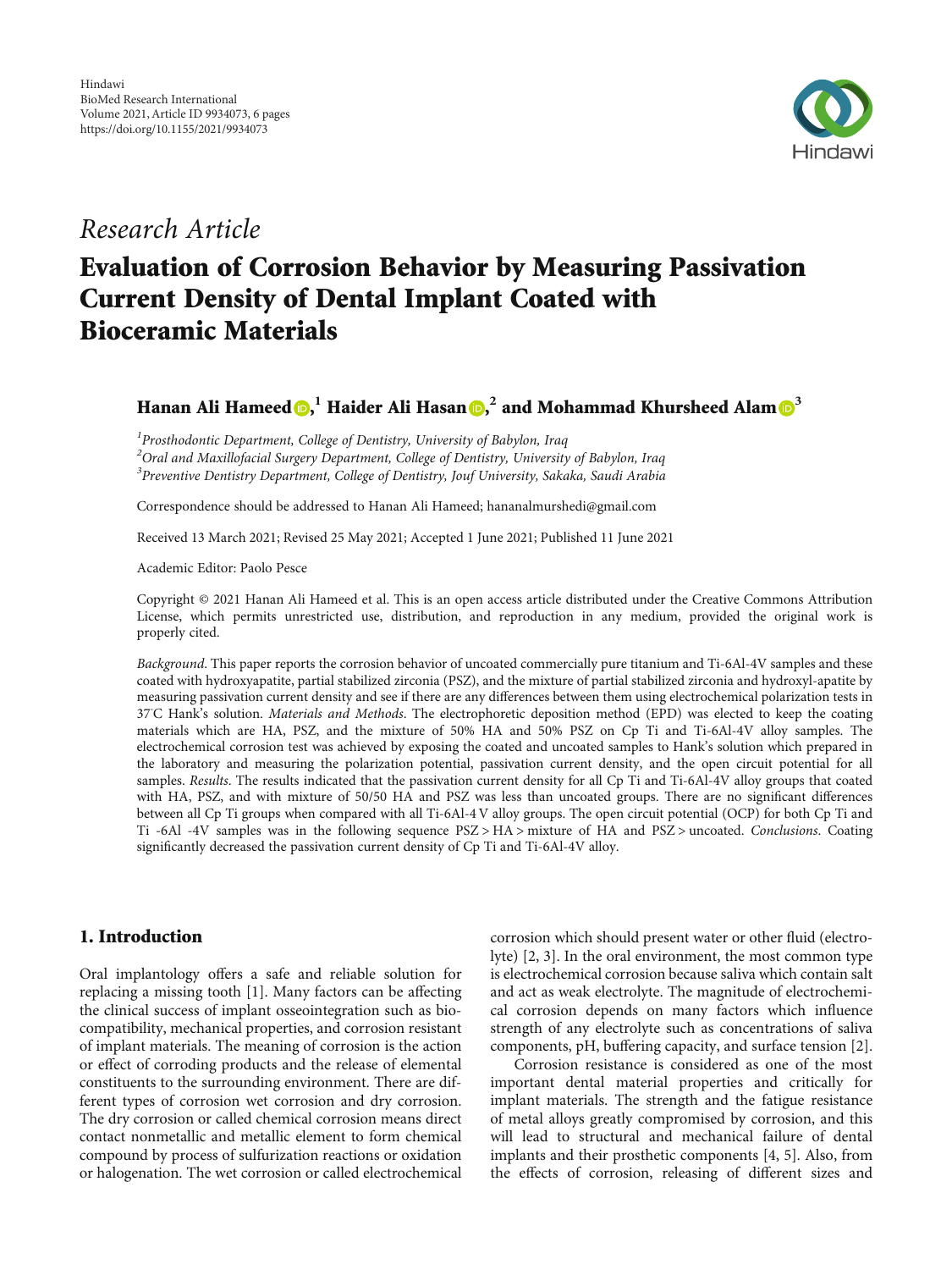<span id="page-1-0"></span>

Figure 1: Determination passivation current density.



Figure 2: Open circuit potential for uncoated and coated Cp Ti with HA, PSZ, and mixture of HA and PSZ.

characteristics of titanium particles from the dental implant surface which leads to adjacent soft tissue discoloration and local pain or swelling in the absence of infection [[6](#page-5-0)].

The releasing of corrosion particles leads to loss of bone and osteolysis that in fact phagocyted by macrophages which stimulate inflammatory mediators releasing such as cytokines. The liberation of these mediators towards the bone surface initiates its resorption by activation the osteoblast [\[7](#page-5-0)]. Commercially pure titanium and titanium six aluminum four vanadium (Ti-6Al-4V) alloys are commonly used as implant materials and especially as dental implant material, and bioactive materials like HA were to improve implant osseointegration. It was found better bonding between the bone and implant material Ti-6Al-7Nb coated with HA or

partial stabilized zirconia or mixture of both than uncoated samples when implanted in rabbit tibia [\[8\]](#page-5-0). This work is planned to evaluate the corrosion behavior of uncoated Cp Ti and Ti-6Al-4V implant material through evaluation the passivation current density and compared with those of coated samples with HA, PSZ and mixture of 50/50 HA and PSZ.

## 2. Materials and Methods

2.1. Samples Preparation. Commercially pure titanium and Ti-6Al-4 V alloy were used in this study. Commercially pure Titanium was cut into small rectangular  $(5 \text{ mm} \times 17 \text{ mm} \times 17 \text{ mm})$ , and Ti-6Al-4 V alloy was cut into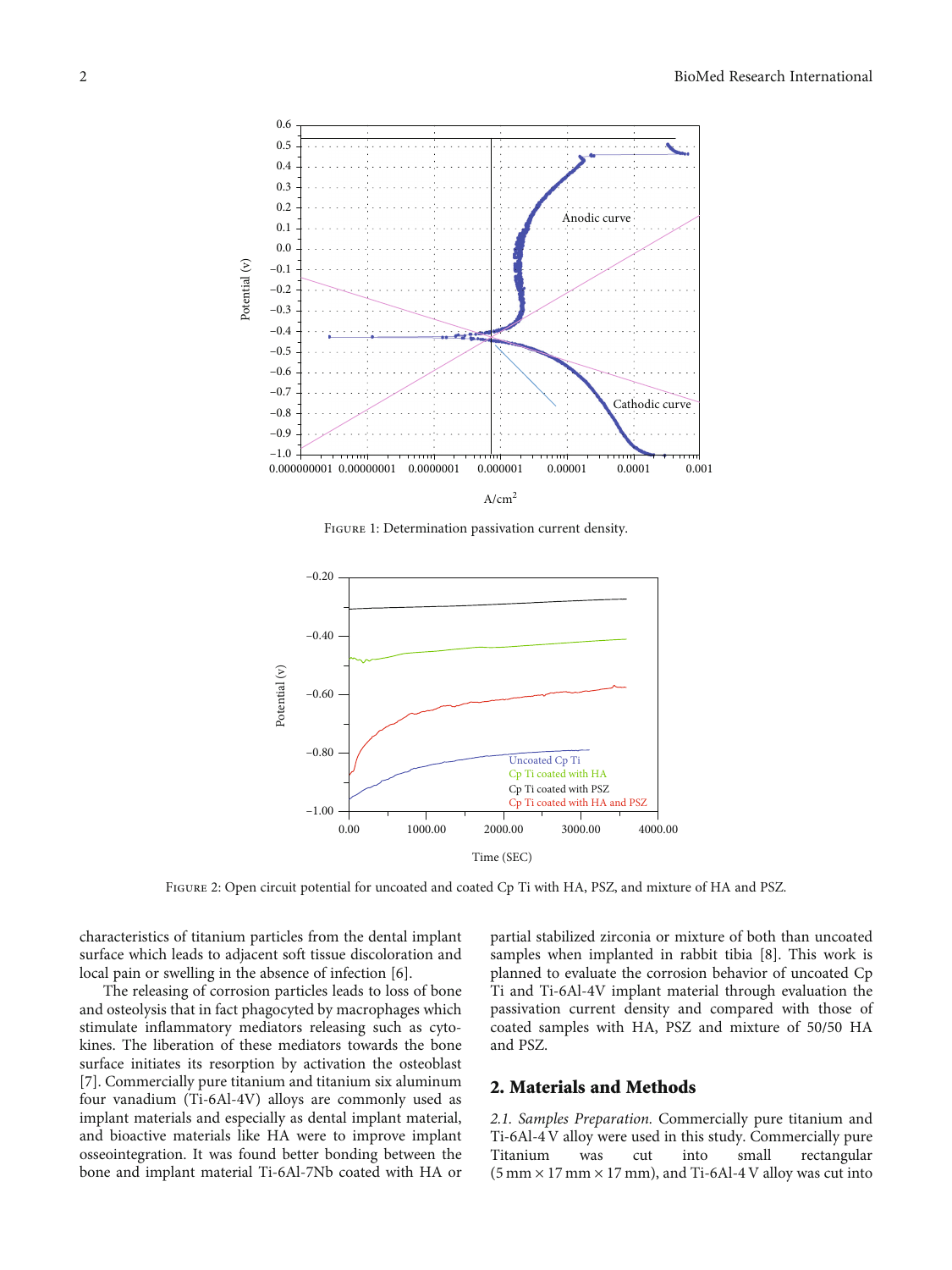

FIGURE 3: Open circuit potential for uncoated and coated Ti-6Al-4 V alloy with HA, PSZ, and mixture of HA and PSZ.

Table 1: Summary statistics (means and variances) of passivation current density parameter for coated and uncoated Ti-6Al-4V alloy and CP Ti in  $\mu$ A/cm<sup>2</sup>.

|                       |     | $Ti-6A1-4V$ alloy-1   |                       | $Cp$ Ti-2             |                       |
|-----------------------|-----|-----------------------|-----------------------|-----------------------|-----------------------|
| Groups                | No. | Mean $\times 10^{-5}$ | $S.D. \times 10^{-5}$ | Mean $\times 10^{-5}$ | $S.D. \times 10^{-6}$ |
| Uncoated              |     | 3.320                 | 1.520                 | 3.330                 | 6.14                  |
| Coating with HA       |     | 0.607                 | 0.141                 | 0.575                 | 4.25                  |
| Coating with PSZ      |     | 0.816                 | 0.277                 | 0.551                 | 1.27                  |
| Mixture of PSZ and HA |     | 0.727                 | 0.334                 | 0.655                 | 2.36                  |

<span id="page-2-0"></span>

small rectangular samples  $(2 \text{ mm} \times 17 \text{ mm} \times 27 \text{ mm})$ . Then, all samples were polished with silicon carbide paper and ultrasonic cleaned. After that, the samples were divided into four subgroups for each alloy. One of the subgroups was kept uncoated, and the others were coated with HA, PSZ, and with mixture of 50/50 HA and PSZ using the electrophoretic technique.

2.2. Electrophoretic Deposition. According to the type of coating materials, three suspensions were prepared. The first suspension was formulated by addition the powder of HA to the ethanol (100 g/I liter) as a solvent in a container over a stirrer without any dispersant or binder agents. Continue with stirring until a colloidal suspension was gotten [\[9](#page-5-0)]. The second suspension was formulated in a container over a stirrer by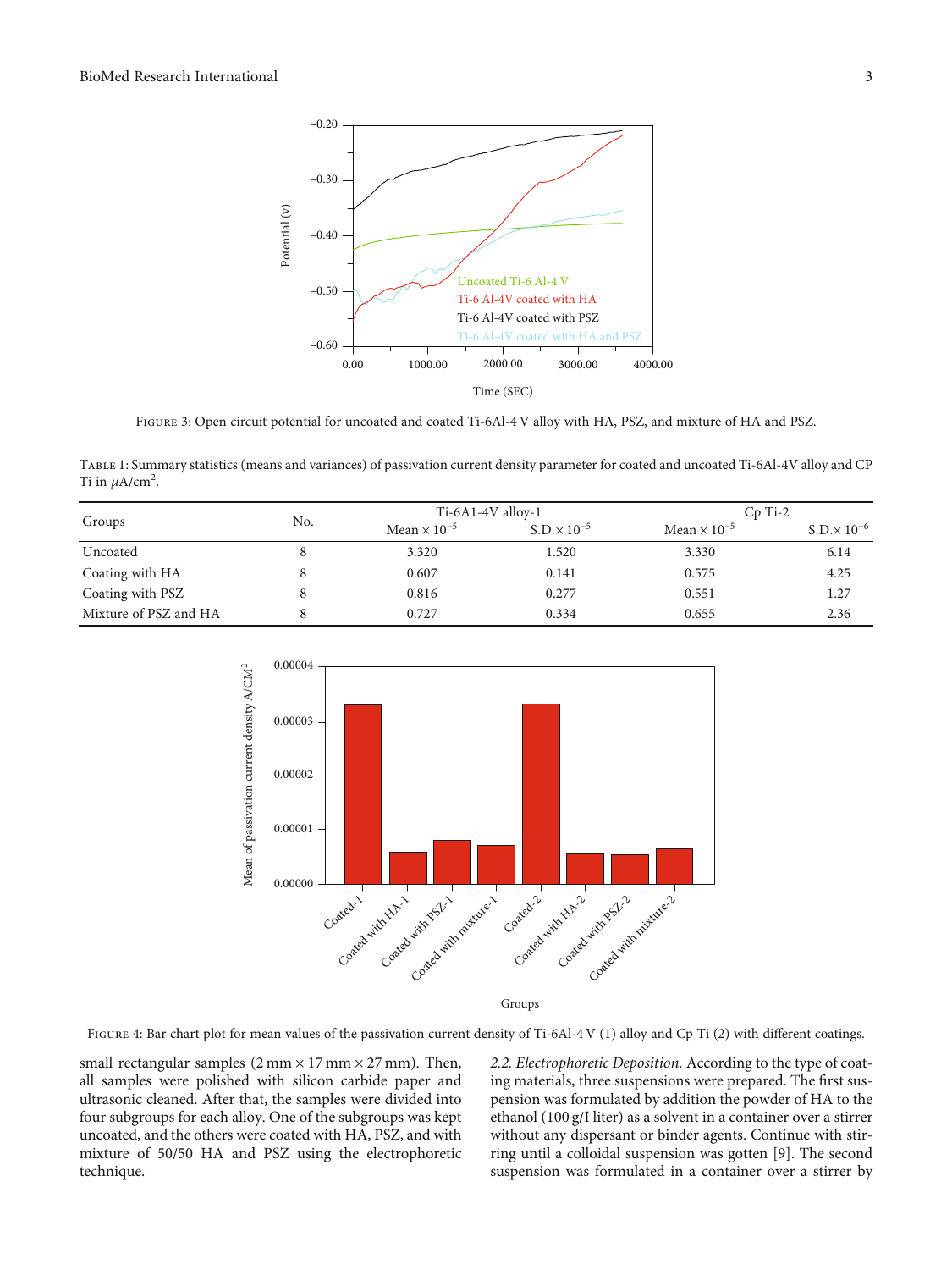| Criteria                    | Test of homogeneity of variances $(\sigma^2)$ | ANOVA test of equality of<br>means $(\mu)$ |        |                     |
|-----------------------------|-----------------------------------------------|--------------------------------------------|--------|---------------------|
|                             | Levene statistic                              | Sig.                                       |        | $\text{Sig.}^{(*)}$ |
| Passivation current density | 8.925                                         | 0.000                                      | 31.069 | 0.000               |

Table 2: Coincidence's tests for parameters (variances and mean) between different treated materials according to the "Passivation current density "parameter.

adding powder of PSZ to ethyl alcohol (200 g/1 liter) as a solvent. The dispersant agent which was phosphate ester (3 g/1 liter) and the binder agent which was a polyvinylbutyral (3.5 g/1 liter) were added [[10](#page-5-0)]. In a container over a stirrer, the third suspension was formulated by adding powder of 50 : 50 ratio HA/PSZ to the ethyl alcohol as a solvent; after 10 minutes, the dispersant agent which was phosphate ester 3 g/1 liter was added and after stirring, the binder which was polyvinylbutyral was added (3.5 g/1) [[8\]](#page-5-0).

2.3. X-Ray Phase Analysis. The phase analysis was evaluated for the samples of Cp Ti and Ti-6Al-4 V alloy before and after using different materials of coating employing 3121 powder X-ray Diffractometer using Cu K*α* radiation. In step of one degree, the 2*θ* angles were swept from 20 to 80° .

#### 2.4. Electrochemical Corrosion Test

2.4.1. Preparation of Electrolyte Solution. High purity reagents which are NaCl, KCl, CaCl,  $MgSo<sub>4</sub>.7H<sub>2</sub>O$ , NaH<sub>2-</sub>  $PO_4.2H_2O$ , NaHCO<sub>3</sub>, glucase, KH<sub>2</sub>PO<sub>4</sub>, and MgCl<sub>2</sub>.6H<sub>2</sub>O were used to prepare Hank's solution. The solution was maintained at  $37 \pm 1^{\circ}$ C by using a water path [\[11\]](#page-5-0).

2.5. Tafel Extrapolation. Electrochemical testing was performed in a potentiostat and a standard glass cell containing three electrodes; the first electrode was platinum counter electrode CE, the second electrode was a working electrode WE (specimen), and the third electrode was a reference electrode RE. The specimen was fixed on orifice with diameter (1 cm) on the side of the glass cell, and the specimen was exposed to solution throw this orifice only for one hour.

The passivation current density was determined from the graph at 0.5 V potential and by drawing horizontal line at 0.5 V intercepting the anodic curve. From the point of interception, a vertical line was drawn to intercept the horizontal axis. This point is considered the passivation current density as shown in Figure [1.](#page-1-0)

## 3. Results

3.1. X-Ray Diffraction of Coated Samples. The XRD patterns of Ti-6Al-4 V samples were coated with HA uncoated samples. At 2*θ*, strong line of *α* Ti showed with the pattern of uncoated Ti-6Al-4 V samples. For the HA-coated samples, strong line of HA was showed in the XRD results. The XRD patterns of Ti-6Al-4 V alloy coated with PSZ showed that surface of samples was well covered with PSZ when compared with the uncoated sample. The domination of PSZ in the coated layers showed for the samples coated with mixture of HA powder and PSZ.

Strong line of *α* Ti showed with the pattern of uncoated Cp Ti samples. For the HA coated samples, strong line of HA was showed in the XRD results. The XRD patterns of Cp Ti alloy coated with PSZ showed that surface of samples was well covered with PSZ when compared with uncoated sample. The domination of PSZ in the coated layers showed for the samples coated with mixture of HA powder and PSZ.

#### 3.2. Corrosion Test

3.2.1. Open Circuit Potential (OCP). The open circuit potential for coated samples using several types of materials and uncoated samples was shown in Figures [2](#page-1-0) and [3](#page-2-0). The lower the OCP, the less resistance to corrosion, and therefore, the samples were in the following sequence from less corrosion resistance to the highest: uncoated  $(Cp Ti = -0.383 V, Ti - 6$ Al – 4V = –0.825 V) < mixture (Cp Ti = –0.358 V, Ti – 6Al –  $4V = -0.550 V$  < HA (Cp Ti =  $-0.225 V$ , Ti  $-6Al - 4V = -$ 0*.*40 V) < PSZ (Cp Ti = −0*.212 V*, Ti − 6Al − 4V = −0*.265 V*).

3.3. Passivation Current Density of CP Ti and Ti-6Al-4V Alloy. Different coatings were applied (HA, PSZ, and mixture of HA and PSZ) on both alloys, and comparison was done between them. The mean and variance for all groups are listed in Table [1](#page-2-0).

Figure [4](#page-2-0) illustrates the bar chart for mean values of the passivation current density parameter for coated and uncoated samples for the two of the implant's materials. Analysis of variances and means test showed highly significant difference among groups of Cp Ti and Ti-6Al-4 V alloy samples as shown in Table 2.

The results indicating that there are highly significant differences at *P* < 0*:*01 have been pointed among different variances as well as for different means and that should conclude at least one pair of groups that are not equal and that need to be continuing the comparisons by using the least significant difference (LSD) method, as illustrated in Table [3](#page-4-0).

## 4. Discussion

4.1. Passivation Current Density of Cp Ti and Ti-6Al-4V Alloys. There is no significant differences between uncoated Ti-6Al-4V alloy and uncoated Cp Ti this may be due to both alloys formed passive film which act as insulting barrier. There are highly significant differences between passivation current density of uncoated Ti-6Al-4 V alloy and Cp Ti coated with HA and PSZ and mixture of HA & PSZ this is may be due to corrosion resistance of Ti-6Al-4 V alloy is less than Cp Ti and furthermore Cp Ti is protected with HA, PSZ and mixture of HA & PSZ which is thin layer of coating materials changing the surface chemistry due to precipitation of coating compound and have high corrosion resistance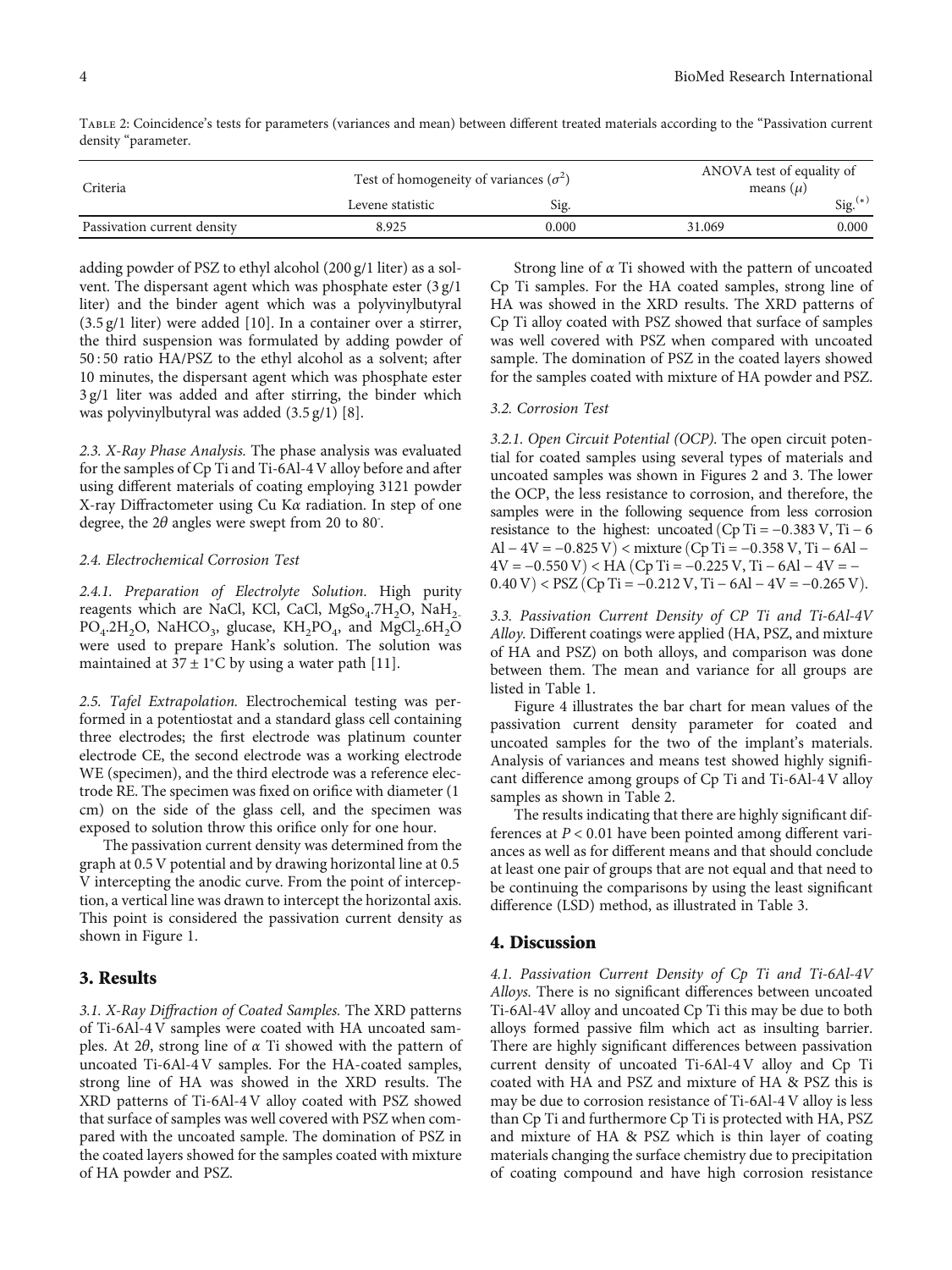| (I) groups                   | (J) groups                                                                     | $\overline{\text{Sig.}}^{(*)}$ | C.S.      |
|------------------------------|--------------------------------------------------------------------------------|--------------------------------|-----------|
|                              | Coating with HA-1                                                              | 0.000                          | <b>HS</b> |
|                              | Coating with zirconia-1                                                        | 0.000                          | HS        |
|                              | Mixture of zirconia and HA-1                                                   | 0.000                          | HS        |
| Uncoated-1                   | Uncoated-2                                                                     | 0.963                          | <b>NS</b> |
|                              | Coating with HA-2                                                              | 0.000                          | <b>HS</b> |
|                              | Coating with zirconia-2                                                        | 0.000                          | <b>HS</b> |
|                              | Mixture of zirconia and HA-2                                                   | 0.000                          | HS        |
|                              | Coating with zirconia-1                                                        | 0.508                          | <b>NS</b> |
|                              | Mixture of zirconia and HA-1                                                   | 0.703                          | <b>NS</b> |
|                              | Uncoated-2                                                                     | 0.000                          | <b>HS</b> |
| Coating with HA-1            | Coating with HA-2                                                              | 0.920                          | <b>NS</b> |
|                              | Coating with zirconia-2                                                        | 0.860                          | <b>NS</b> |
|                              | Mixture of zirconia and HA-2                                                   | 0.879                          | <b>NS</b> |
|                              | Mixture of zirconia and HA-1                                                   | 0.778                          | <b>NS</b> |
|                              | Uncoated-2                                                                     | 0.000                          | <b>HS</b> |
| Coating with zirconia-1      | Coating with HA-2                                                              | 0.446                          | <b>NS</b> |
|                              | Coating with zirconia-2                                                        | 0.402                          | <b>NS</b> |
|                              | Mixture of zirconia and HA-2                                                   | 0.610                          | <b>NS</b> |
|                              | Uncoated-2                                                                     | 0.000                          | <b>HS</b> |
|                              | Coating with HA-2                                                              | 0.630                          | <b>NS</b> |
| Mixture of zirconia and HA-1 | Coating with zirconia-2                                                        | 0.577                          | <b>NS</b> |
|                              | Mixture of zirconia and HA-2                                                   | 0.819                          | <b>NS</b> |
|                              | Coating with HA-2                                                              | 0.000                          | <b>HS</b> |
| Uncoated-2                   | Coating with zirconia-2                                                        | 0.000                          | <b>HS</b> |
|                              | Mixture of zirconia and HA-2                                                   | 0.000                          | HS        |
|                              | Coating with zirconia-2                                                        | 0.000                          | <b>NS</b> |
| Coating with HA-2            | Mixture of zirconia and HA-2<br>0.939<br>Mixture of zirconia and HA-2<br>0.801 | <b>NS</b>                      |           |
| Coating with zirconia-2      |                                                                                |                                | <b>NS</b> |

<span id="page-4-0"></span>Table 3: Multiple comparison by (LSD) among all pairs for passivation current density parameter in the two materials according to different treated groups.

(∗) HS: highly significant at *P* < 0*:*01; NS: nonsignificant at *P* > 0*:*05.

property. The results of the study show highly significant differences between Ti-6Al-4 V alloy coated with (HA and PSZ and mixture of HA & PSZ) and uncoated Cp Ti this is may be due to treated and protected the alloy by previous coating materials which are high shifts to noble values, this suggests the formation of a passive film. The formed film acts as a barrier for metal dissolution and thus, can reduce the corrosion rate. There are no significant differences between all coated groups of Cp Ti when compared with all coated Ti-6Al-4 V alloy, this may be due to powerful insulting effect of all coating materials which act as barrier between the substrate surface (Cp Ti, Ti-6A-4 V) and the solution of the body fluid. Also, the effective bond between all coating and the surface of substrate.

4.2. Passivation Current Density of Cp Ti. There is highly significant differences between passivation current density of uncoated Cp Ti and Cp Ti coated with HA, and this is may be due to protect the samples by HA and that make it more resistance to corrosion by formation passive film at early stages, and this agreed with [[12](#page-5-0)] stated highly significant differences between passivation current density uncoated Cp Ti (I passive  $4.6 \times 10^{-5}$  A/cm<sup>2</sup> in  $4.5$  V) and Cp Ti coated with HA (I passive  $1.4 \times 10^{-6}$  A/cm<sup>2</sup> in 4.5 V) in Hank's solution at 37°C. And this disagreed with [\[13\]](#page-5-0) stated that the cyclic polarization curves were obtained for uncoated and HA coated CP–Ti. The passivation current density of the uncoated sample was marginally lower than that of the coated samples. At 1.5 V, within the passive region, current densities of  $3.47 \times 10^{-6}$  A/cm<sup>2</sup> and  $8.02 \times 10^{-6}$  A/cm<sup>2</sup> were recorded for the uncoated and coated samples, respectively. The smaller size of the loops obtained for coated samples indicates the stability of the HA/Ti interface against corrosion attack and the faster repassivation tendency of the HA coatings; the disagreement may be due to the electrochemical corrosion test done in the Ringer solution while the SBF was used in this study. And the same conclusion stated by [\[3\]](#page-5-0) that he found that the smallest value of passive current density was shown by uncoated Cp Ti (about  $0.1 \times 10^{-4}$  A/cm<sup>2</sup>) in artificial saliva solution at 25° C. The disagreement may be